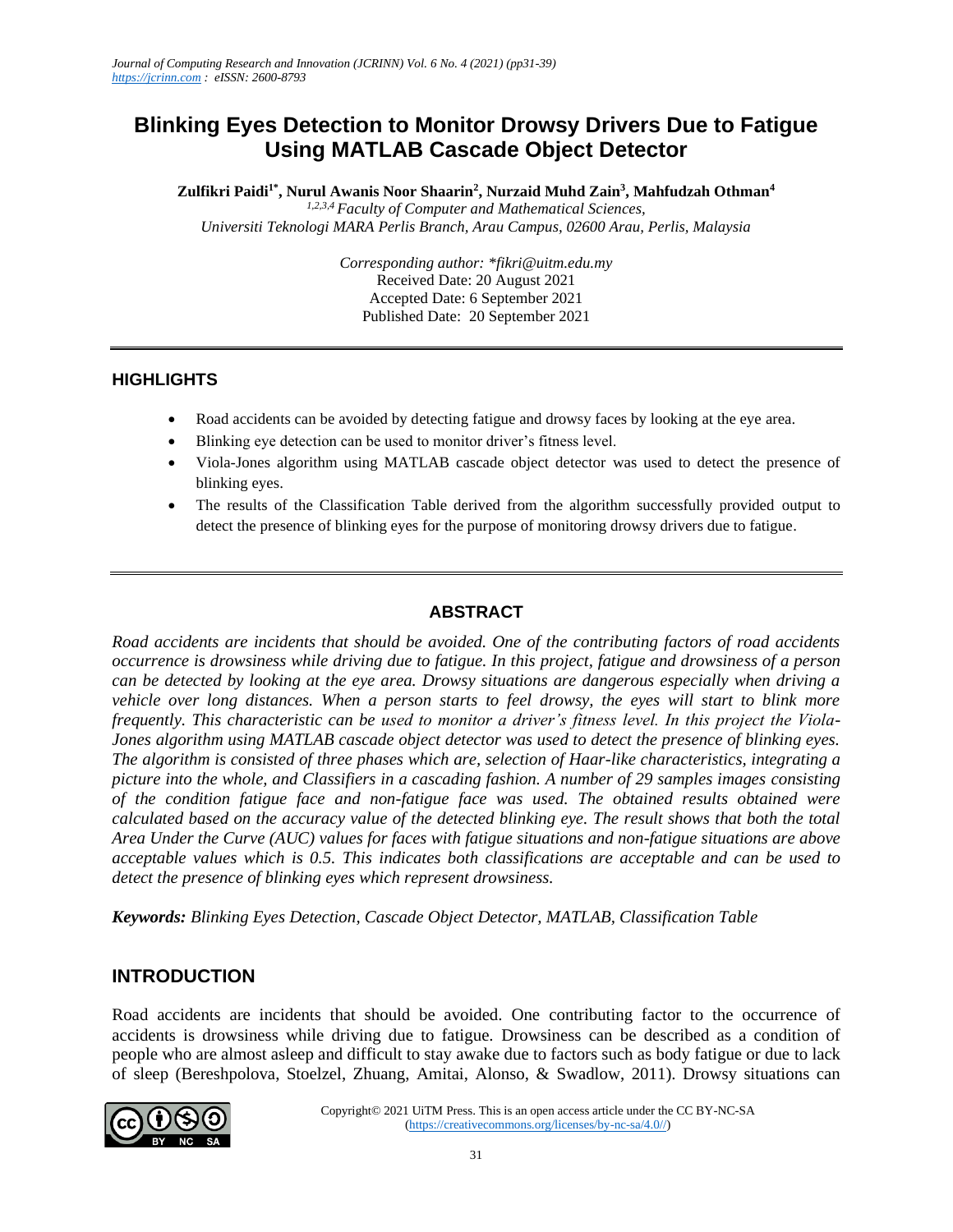trigger danger especially when performing tasks that require constant concentration, such as driving a vehicle over long distances. Consequences of being in a fatigue state while driving and experiencing a drowsy state, it is feared may result in accidents (Khan & Panchal, 2015). Therefore, a method to help detect drowsiness while driving is needed to prevent accidents.

This study suggested the detection of fatigue and drowsy faces by looking at the eye area. Changes in eye condition are seen as appropriate for estimating the existence of a person's fatigue and drowsiness. According to Wolkoff, Nojgaard, Troiano, and Piccoli (2005), the time between eye blinks will increase when the eye has worked under stressful conditions and within a certain period. This situation exists as driving is a challenging activity and needs to be done with full concentration. Therefore, this study proposes to detect blinking eyes as a method of assessing the existence of fatigue and drowsiness experienced by a driver. The Viola-Jones algorithm using MATLAB cascade object detector will be used to detect the presence of blinking eyes.

# **LITERATURE REVIEW**

Driving over long distances can be dangerous if safety measures are ignored. One of the important safety measures is to keep a driver fresh and energetic. However, fatigue and drowsiness can change the handling style of each driver and increase the risk of accidents to occur. According to a study by Philip et. al. (2005), fatigue and drowsiness will significantly affect the current condition and efficiency of the driver. In another study, Pourabdian, Lotfi, Yazdanirad, Golshiri, and Hassanzadeh (2020) has tested 400 drivers and found that fatigue and unsafe driving habits are closely linked. Furthermore, fatigue and tension tends to exist in a two-way form. In 2011, a study done by Kocalevent, Hinz, Brähler, and Klapp, also shows that fatigue is strongly correlated with perceived stress.

Blinking eye detection can be used to monitor a driver's fitness level. This is because when the driver's fitness level is at a minimum, the eyes will blink. Thus, the blinking eye is a natural protective system that protects the eyes from environmental exposure. For example, when a driver feels fatigue, the driver's fitness level will directly decrease. This causes the driver's metabolic rate and mental ability to also decrease. One of the natural reactions that exist is that the eyes will blink due to feeling fatigue and drowsy. Therefore, the condition of spontaneous blinking eyes is considered as an accurate indication to diagnose the existence of fatigue and drowsiness due to diligent driving activities.

Eye blinking detector is a system that could detects blinking eyes that were resulted from fatigue and drowsiness. Peng, Chen, Ruan, and Kukharev (2005) have proposed an eye detection algorithm which was based on gray intensity images. In the algorithm, point template was stored and later will be matched with existing template. The results obtained give a value of 95.2% accuracy. However, the recommended technique was found not to work well if the detection was performed for spectacle wearers although the average implementation time of the proposed algorithm had shown that the approach performed was quite efficient. Another related work is a face detection algorithm proposed by Sirohey and Rosenfeld (2019) to detecting human face based on eye images. They used Gabor filter or also known as linear filter, and wedge-shaped or nonlinear shape filter for feature extraction. Based on the filters used, a detection rate of 90% was achieved without false alarms.

## **METHODOLOGY**

The method used in this study demonstrates the use of the Viola-Jones algorithm with Cascade Object Detector technique. According to Chopparapu, Seventline, and Beatrice (2020), the efficiency of the

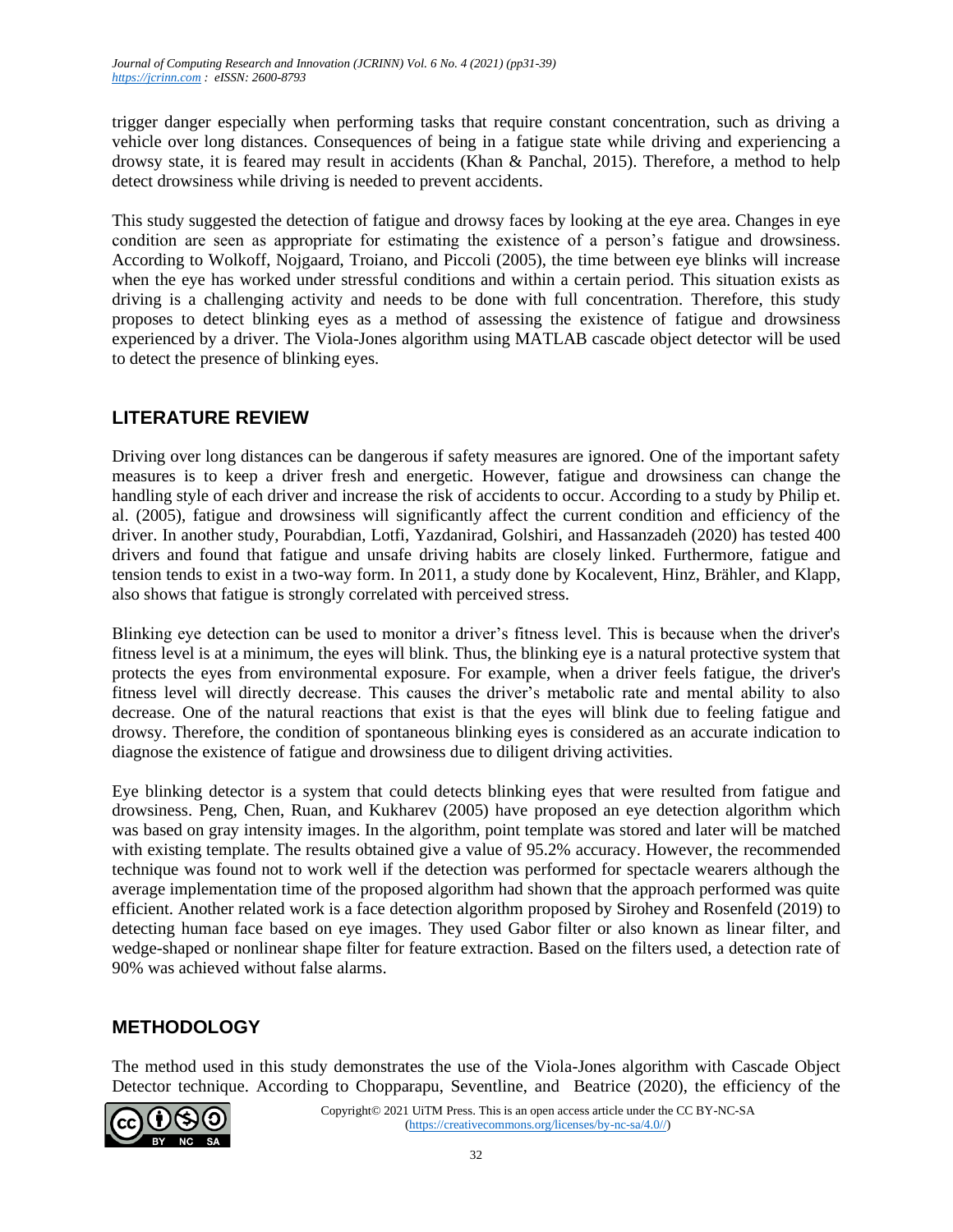Viola-Janes algorithm can be improved by producing inseparable images, thus help reduce errors in analyzing the captured video. This algorithm uses the concept of a rectangular feature that involves the number of pixels in a rectangular area.

In addition, MATLAB software was used as a method to apply the algorithm on the blinking eye detection system. There are three phases to the algorithm which are; selection of Haar-like characteristics, Integrating a picture into the whole, and Classifiers in a cascading fashion. MATLAB has the vision to do this. The computer toolbox contains the CascadeObjectDetector system object, which uses the Viola-Jones method to recognise faces and objects. There are numerous pre-trained classifiers in vision.CascadeObjectDetector that can recognise frontal faces, profile faces, noses and eyes, as well as the upper body. This code is to define the face Detector object

faceDetector = vision.CascadeObjectDetector

Using one of the attributes from vision as a second step, MergeThreshold is a CascadeObjectDetector. This data will be utilized to improve detection and accuracy of threats.

 $faceDetector.MergeThreshold = 4$ 

As a result, the default value is four. Depending on the amount of precision necessary, MergeThreshold can be changed. In other words, face identification accuracy is higher at 3 than it is at 8, and vice versa.

To detect drowsiness, Chopparapu et. al. (2020) recommends measuring the time a person closes his/her eyes, and if the eyes are closed for longer than normal blinking time, the person tends to fall asleep. According to Arceda, Nina, and Fabian (2020), the average human blinking takes around 202.24ms while the drowsy blinking period takes 258.57ms.

The results obtained will be calculated based on the accuracy value of the blinking eye detection. The formula used to calculate the accuracy is based on the following Classification Table as Table 1:

|  |  | Table 1: Classification Table |  |
|--|--|-------------------------------|--|
|--|--|-------------------------------|--|

|                        | Fail<br>Observe | <b>Success</b><br>Observe |       |
|------------------------|-----------------|---------------------------|-------|
| <b>Fail Predict</b>    | TN              | FN                        | PN    |
| <b>Success Predict</b> | FР              | TР                        | РP    |
|                        |                 |                           | Total |

where;

 $PP = predicted positive = TP + FP$ ,  $PN = predicted negative = FN + TN$ ,  $OP =$  observed positive = TP + FN,  $ON =$  observed negative = FP + TN and Total = the total sample size =  $TP + FP + FN + TN$ .

and;

 $TP = True Positive = correctly classified results obtained to be positive.$  $FP = False Positive = incorrectly obtained result is classified as positive.$ 

 $TN = True$  Negative = results obtained that are correctly classified become negative.

 $FN = False Negative = results obtained that are incorrectly classified as negative.$ 

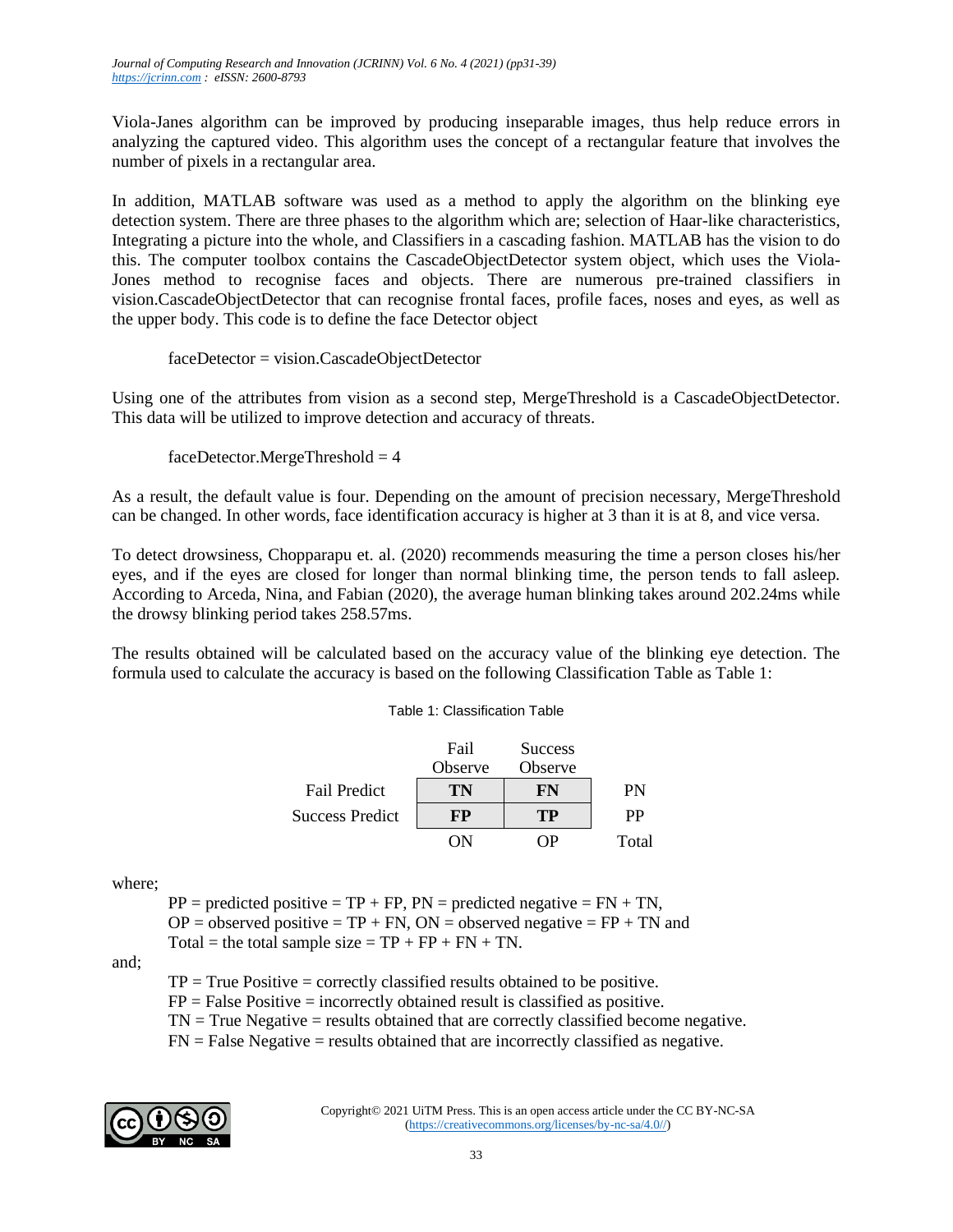# **RESULTS**

The experiments were performed using hardware such as laptops and webcams. A laptop is required to build the programming code for the system, while the webcam required is a High Definition (HD) type used as a tool to capture a picture of the driver's face. In addition to hardware, software is also required such as MATLAB, Video Cutter, and Third Format Factory Software.

The experiment was conducted on 29 samples of drivers. Each driver was photographed while given a driving assignment. The captured driver's face images were stored in the form of frames that been divided into two, first the driver's with a fatigue face situation and the driver's with non-fatigue face situation.

### **Accuracy Values for Detecting Blinking Eyes**

The data obtained were type-in into two different tables, namely Table 2 and Table 3. Table 2 will display the driver's face data for Fatigue situations, while Table 3 displays the driver's facial data for non-Fatigue situations.

|        | Observed         |                           | Cumulative       |                  |            |            |            |
|--------|------------------|---------------------------|------------------|------------------|------------|------------|------------|
| Frames | Detectfail       | Detect <sub>Success</sub> | $Detect_{fail}$  | Detectsuccess    | <b>FPR</b> | <b>TPR</b> | <b>AUC</b> |
|        |                  |                           | $\boldsymbol{0}$ | $\boldsymbol{0}$ | 1.0000     | 1.0000     | 0.0000     |
| 90     | $\boldsymbol{0}$ | 30                        | $\overline{0}$   | 30               | 1.0000     | 0.9843     | 0.0204     |
| 90     | 6                | 37                        | 6                | 67               | 0.9793     | 0.9649     | 0.0166     |
| 102    | 5                | 53                        | 11               | 120              | 0.9621     | 0.9371     | 0.0259     |
| 108    | 8                | 47                        | 19               | 167              | 0.9345     | 0.9124     | 0.0220     |
| 109    | $\overline{7}$   | 55                        | 26               | 222              | 0.9103     | 0.8836     | 0.0274     |
| 112    | 9                | 77                        | 35               | 299              | 0.8793     | 0.8432     | 0.0087     |
| 119    | $\overline{3}$   | 56                        | 38               | 355              | 0.8690     | 0.8138     | 0.0225     |
| 120    | $\overline{8}$   | 65                        | 46               | 420              | 0.8414     | 0.7798     | 0.0269     |
| 124    | 10               | 57                        | 56               | 477              | 0.8069     | 0.7499     | 0.0181     |
| 128    | $\overline{7}$   | 43                        | 63               | 520              | 0.7828     | 0.7273     | 0.0301     |
| 133    | 12               | 78                        | 75               | 598              | 0.7414     | 0.6864     | 0.0284     |
| 137    | 12               | 79                        | 87               | 677              | 0.7000     | 0.6450     | 0.0245     |
| 139    | 11               | 62                        | 98               | 739              | 0.6621     | 0.6125     | 0.0253     |
| 142    | 12               | 73                        | 110              | 812              | 0.6207     | 0.5742     | 0.0436     |
| 144    | 22               | 85                        | 132              | 897              | 0.5448     | 0.5296     | 0.0384     |
| 150    | 21               | 86                        | 153              | 983              | 0.4724     | 0.4845     | 0.0150     |
| 152    | 9                | 73                        | 162              | 1056             | 0.4414     | 0.4463     | 0.0200     |
| 153    | 13               | 72                        | 175              | 1128             | 0.3966     | 0.4085     | 0.0085     |
| 153    | 6                | 59                        | 181              | 1187             | 0.3759     | 0.3776     | 0.0078     |
| 154    | 6                | 79                        | 187              | 1266             | 0.3552     | 0.3361     | 0.0070     |
| 154    | 6                | 37                        | 193              | 1303             | 0.3345     | 0.3167     | 0.0229     |
| 158    | 21               | 95                        | 214              | 1398             | 0.2621     | 0.2669     | 0.0110     |
| 159    | 12               | 64                        | 226              | 1462             | 0.2207     | 0.2334     | 0.0048     |
| 160    | 6                | 40                        | 232              | 1502             | 0.2000     | 0.2124     | 0.0081     |
| 160    | 11               | 90                        | 243              | 1592             | 0.1621     | 0.1652     | 0.0085     |
| 160    | 15               | 82                        | 258              | 1674             | 0.1103     | 0.1222     | 0.0042     |

#### Table 2: Driver face data during Fatigue situations

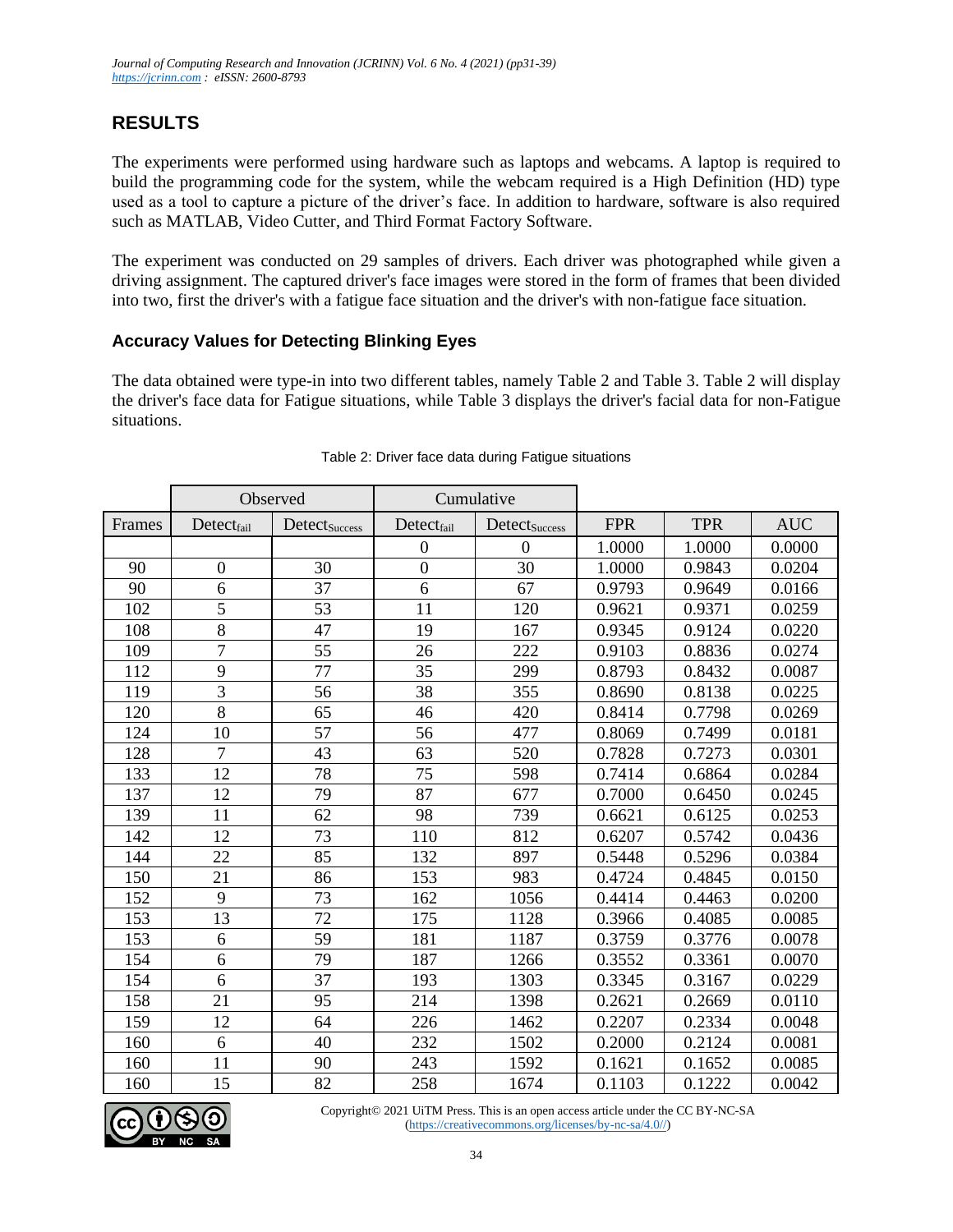*Journal of Computing Research and Innovation (JCRINN) Vol. 6 No. 4 (2021) (pp31-39) [https://jcrinn.com](https://jcrinn.com/) : eISSN: 2600-8793*

| 162 | 10             | 63   | 268 | 1737 | 0.0759 | 0.0891 | 0.0015 |
|-----|----------------|------|-----|------|--------|--------|--------|
| 163 |                | 77   | 272 | 1814 | 0.0586 | 0.0488 | 0.0029 |
| 166 | $\overline{ }$ | 93   | 290 | 1907 | 0.0000 | 0.0000 | 0.0000 |
|     | 290            | 1907 |     |      |        |        | 0.5010 |

Table 2 displays the data related to the driver's face with the fatigue situation. There are five main columns that need to be observed in Table 2 namely Detect<sub>fail</sub> and Detect<sub>success</sub> which is generally a breakdown of the face data captured from observation. In addition, the columns that are important to note are such as False Positive Rate (FPR), True Positive Rate (TPR), and Area Under the Curve (AUC).

Meanwhile, out of 29 driver face samples, the 10th row with 128 frames was selected as the cut-off. Based on the cut-off, the values of FPR, TPR, and Accuracy were obtained as 0.782759, 0.72732, and 0.659991 respectively. This illustration of the relationship of TPR versus FPR is then plotted as a Receiver-Operating Characteristic (ROC) curve as shown in Figure 1.



Figure 1: ROC curve for fatigue situation - TPR vs FPR

Figure 1 plots the relationship between TPR and FPR. The curve that exists is known as the ROC curve. Based on the observation of the shape of the curve, it is close to the shape of a straight line directly proportionate from the value of 0 to 1, with only a few insignificant bounces. This situation shows the ROC curve created for this fatigue situation as not good since the value below the curve is far off to reach a higher value approaching 1.0.

|        | Observed        |                           | Cumulative      |               |            |            |            |
|--------|-----------------|---------------------------|-----------------|---------------|------------|------------|------------|
| Frames | $Detect_{fail}$ | Detect <sub>Success</sub> | $Detect_{fail}$ | Detectsuccess | <b>FPR</b> | <b>TPR</b> | <b>AUC</b> |
|        |                 |                           |                 |               | 1.0000     | 1.0000     | 0.0391     |
| 90     |                 | 54                        |                 | 54            | 0.9609     | 0.9655     | 0.0108     |
| 90     |                 | 45                        |                 | 99            | 0.9497     | 0.9367     | 0.0628     |
| 102    | 12              | 34                        | 21              | 133           | 0.8827     | 0.9150     | 0.0613     |
| 108    | 12              | 41                        | 33              | 174           | 0.8156     | 0.8887     | 0.0695     |

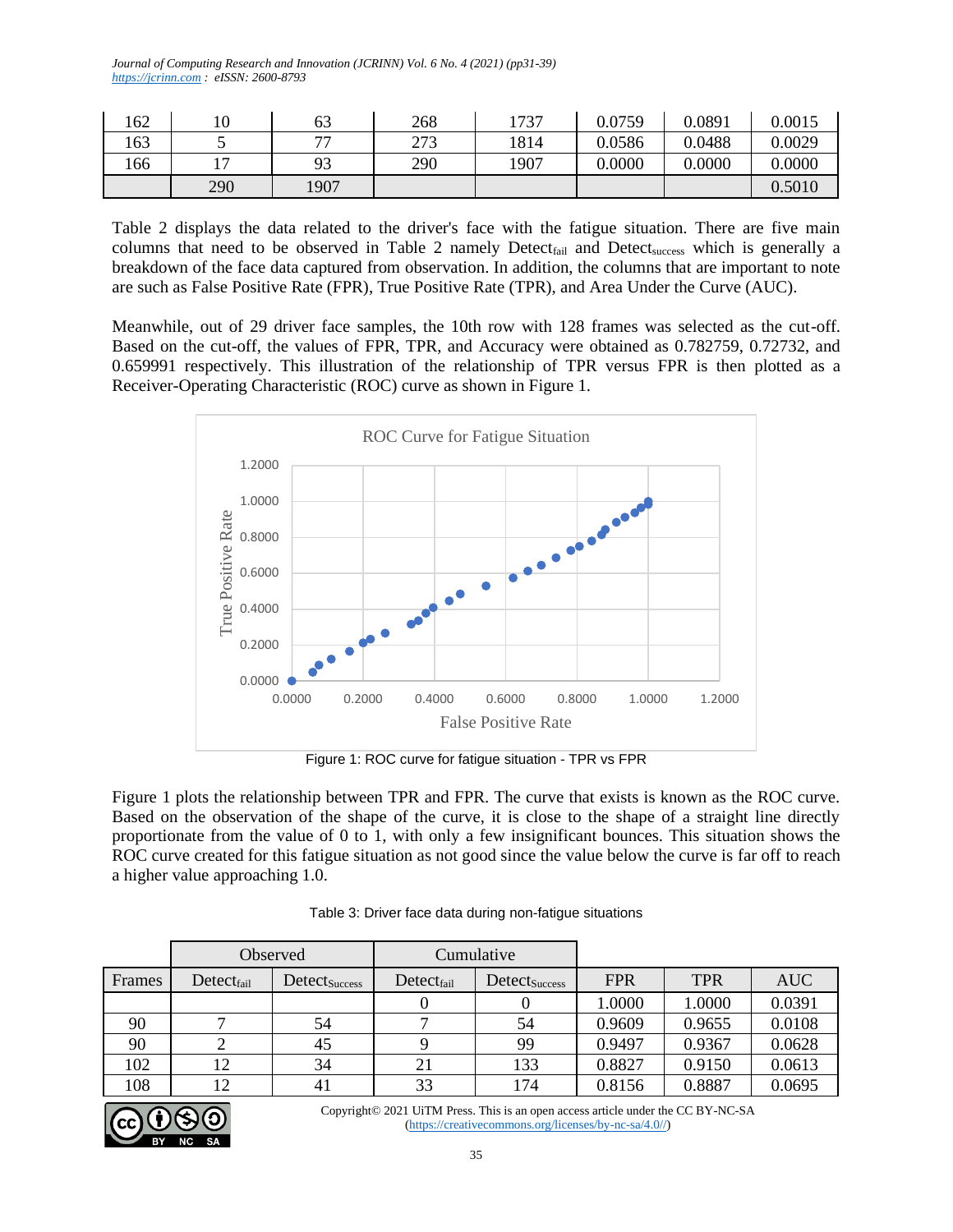109 14 32 47 206 0.7374 0.8683 0.0146 112 3 23 50 229 0.7207 0.8536 0.0095 119 | 2 | 57 | 52 | 286 | 0.7095 | 0.8171 | 0.0137 120 3 39 35 325 0.6927 0.7922 0.0000 124 0 50 55 375 0.6927 0.7602 0.0467 128 | 11 | 67 | 66 | 442 | 0.6313 | 0.7174 | 0.0281 133 7 35 73 477 0.5922 0.6950 0.0272 137 | 7 | 37 | 80 | 514 | 0.5531 | 0.6714 | 0.0075 139 2 63 82 577 0.5419 0.6311 0.0423 142 | 12 | 44 | 94 | 621 | 0.4749 | 0.6029 | 0.0000 144 0 37 94 658 0.4749 0.5793 0.0129 150 4 38 98 696 0.4525 0.5550 0.0341 152 11 | 55 | 109 | 751 | 0.3911 | 0.5198 | 0.0116 153 4 61 113 812 0.3687 0.4808 0.0081 153 3 82 116 894 0.3520 0.4284 0.0215 154 9 61 125 955 0.3017 0.3894 0.0196 154 9 93 134 1048 0.2514 0.3299 0.0000 158 0 42 134 1090 0.2514 0.3031 0.0254 159 | 15 | 65 | 149 | 1155 | 0.1676 | 0.2615 | 0.0044 160 3 102 152 1257 0.1508 0.1963 0.0110 160 10 42 162 1299 0.0950 0.1694 0.0038 160 4 59 166 1358 0.0726 0.1317 0.0000 162 0 87 166 1445 0.0726 0.0761 0.0013 163 3 77 169 1522 0.0559 0.0269 0.0015 166 10 42 179 1564 0.0000 0.0000 0.0000 179 1564 0.5882

*Journal of Computing Research and Innovation (JCRINN) Vol. 6 No. 4 (2021) (pp31-39)*

*[https://jcrinn.com](https://jcrinn.com/) : eISSN: 2600-8793*

Table 3 displays the data related to the driver's face with the non-fatigue situation. In this Table 3, the values are recorded for TPR is 0.71739, FPR value is equivalent to 0.63128, and Accuracy value is 0.68158. The illustration of the relationship of TPR versus FPR for Table 3 is plotted as shown in Figure 2.

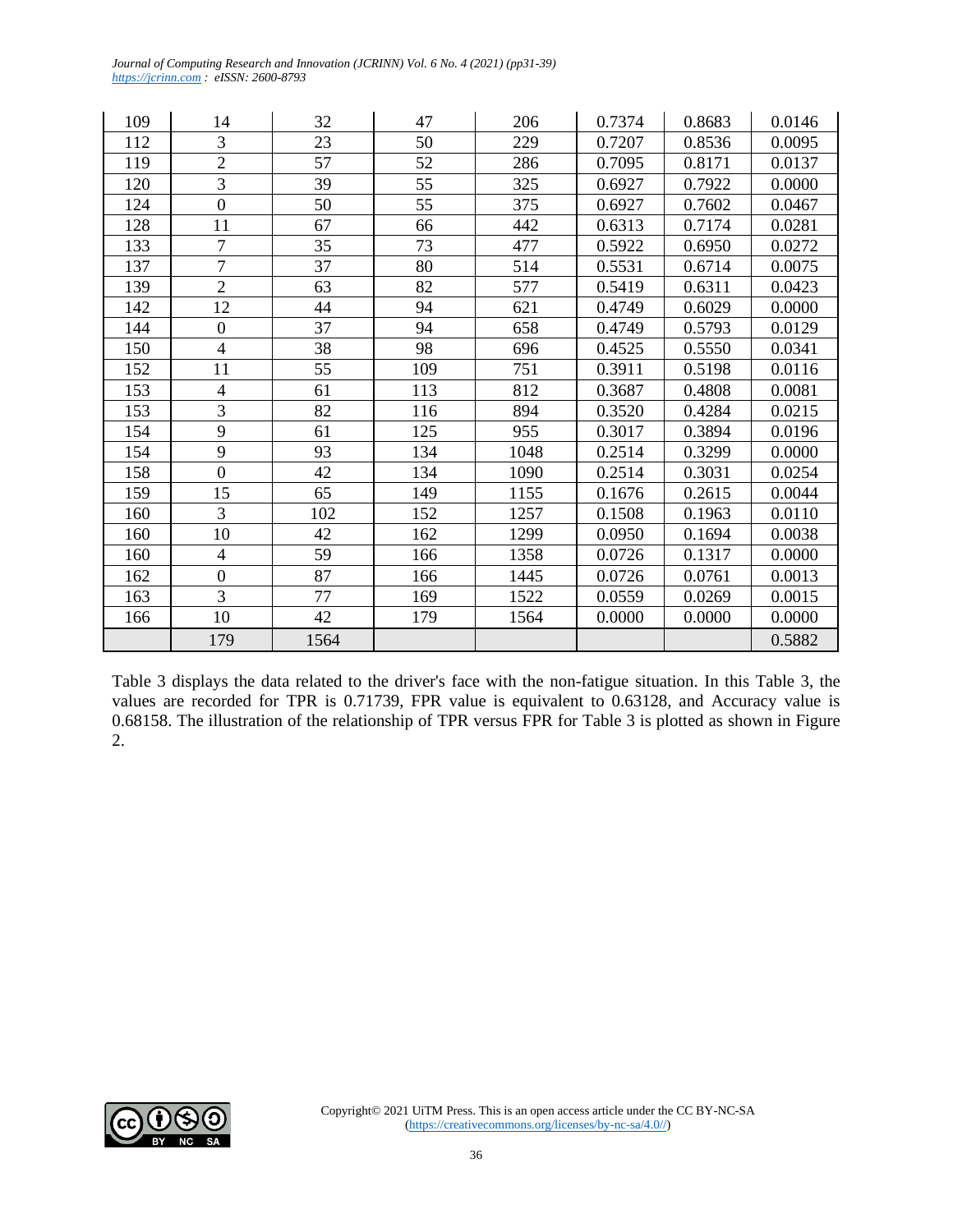*Journal of Computing Research and Innovation (JCRINN) Vol. 6 No. 4 (2021) (pp31-39) [https://jcrinn.com](https://jcrinn.com/) : eISSN: 2600-8793*



Figure 2: ROC curve for non-fatigue situation - TPR vs FPR

Based on the observations in Figure 2, the resulting curve is slightly different from that shown in Figure 1. This is because the shape in Figure 2 has a higher upward curve, which shows that the AUC value on the ROC curve for TPR vs FPR in Figure 2 is larger than the ROC curve for TPR vs FPR in Figure 1. This means that the data in Table 3 are better than the data in Table 2.

## **CONCLUSION**

This study is about detecting blinking eyes. The purpose of detecting blinking eyes is to recognize the faces of drivers who drive in a fatigue and drowsy state. Based on the results of the study, two things can be concluded with the first being based on Figure 3.

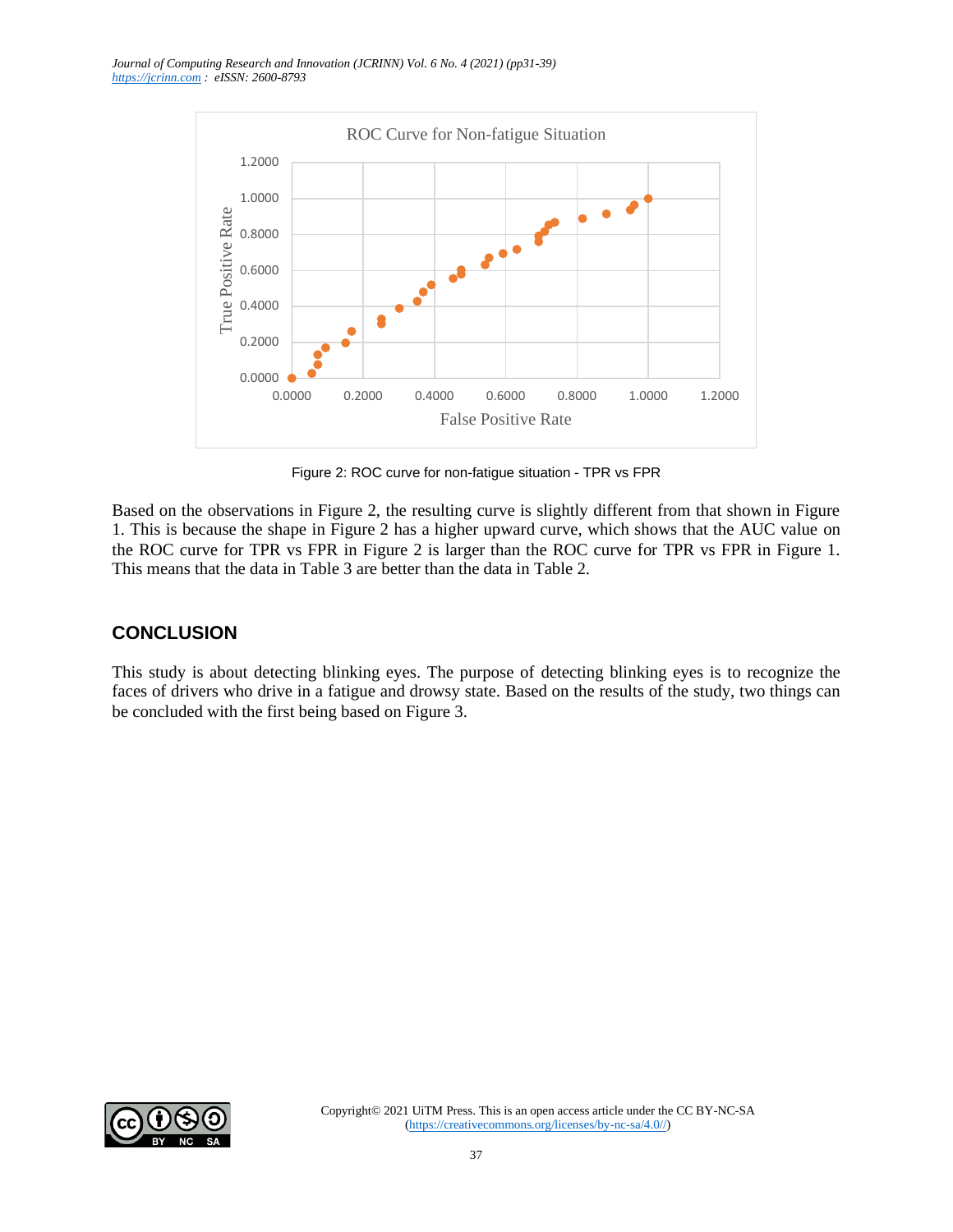

Figure 3: Comparison of ROC curve between fatigue and non-fatigue situations - TPR vs FPR

Through Figure 3, a direct comparison between the two ROC curves based on fatigue situation and non-fatigue situation was performed. Based on the comparison, it is found that the ROC curve for non-fatigue situations is more convex upwards than the ROC curve for fatigue situations. This means that the AUC value for non-fatigue situations is larger, and it directly indicates that classification through non-fatigue situations is better. However, this does not mean that the classification based on the fatigue situation is not good, because the AUC value for the ROC curve resulting from the fatigue situation still exceeds the value of 0.5.

Proving that the AUC values for both ROC curves exceed the values of 0.5, Table 2 and Table 3 will be referred. If observed in both tables, the total AUC values for faces with fatigue situations are 0.5010 and the total AUC values for faces with non-fatigue situations are 0.5882. This indicates both classifications are acceptable.

The conclusion that can be made is that the use of Viola-Jones algorithm through MATLAB cascade object detector has successfully provided output to be used to detect the presence of blinking eyes for the purpose of monitoring drowsy drivers due to fatigue.

## **REFERENCES**

- Arceda, V.E.M., Nina, J.P.C., & Fabian, K.M. F. (2020, September). *A survey on drowsiness detection techniques*. Paper presented at the Iberoamerican Conference of Computer Human Interaction, Arequipa, Perú. Retrieved July 15, 2021, from http://ceur-ws.org/Vol-2747/paper14.pdf
- Bereshpolova, Y., Stoelzel, C.R., Zhuang, J., Amitai, Y., Alonso, J.M., & Swadlow, H.A. (2011), Getting drowsy? Alert/nonalert transitions and visual thalamocortical network dynamics. *J Neurosci*. *31*(48), 17480-17487. doi: 10.1523/JNEUROSCI.2262-11.2011.